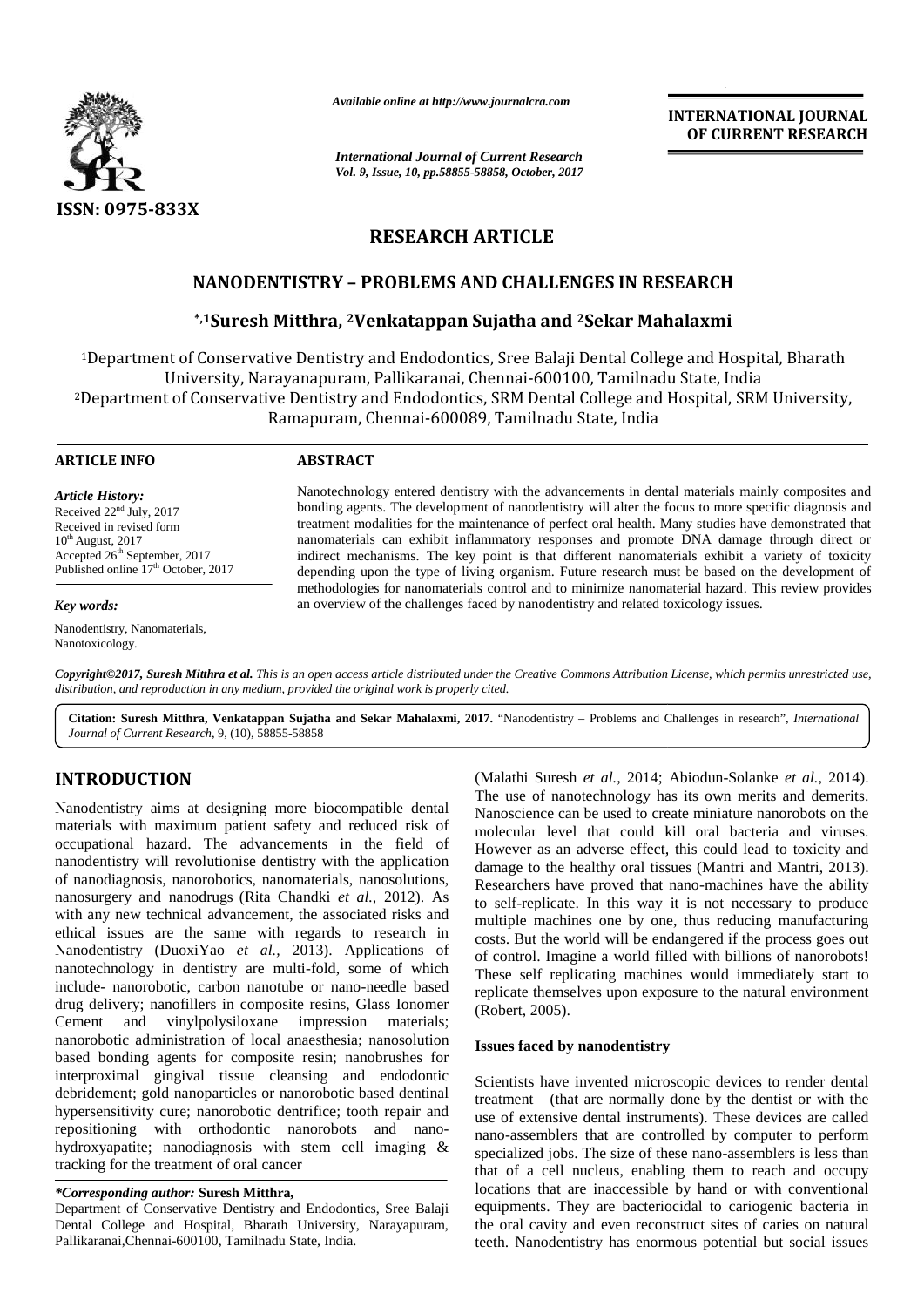of people acceptance, ethical concern, biomedical-regulation and human safety must be clarified before nano-assembler nanodentistry can provide high quality dental care to the world's lower economic population that currently receives less or no dental care. With the successful manufacture of new innovative nanomaterials, there is an greater concern of risk of environmental exposure (Sujatha *et al.,* 2011). Nanomaterial properties differ from other materials due to two reasons: the increase in surface area and quantum effects. Nanoparticles due to their nano size  $(10<sup>-9</sup>m)$  have an increased surface area per unit mass compared to larger particles. In addition, quantum effects become more dominant at the nanoscale. All properties, including electrical, optical and magnetic are altered (Kanaparthy and Kanaparthy, 2011).

#### **The issues faced by Nanodentistry**

- 1. Engineering issues
	- Difficulty in manufacturing nano based dental materials on a mass scale.
	- Accurate positioning and assembly of molecular scale parts of dental nanorobots.
	- Manipulating and co-ordinating activities of large numbers of independent microscale nanorobots simultaneously inside the oral cavity.
- 2. Biological issues
	- Developing biocompatible dental nanomaterials.
	- Ensuring compatibility with all intricate parts of the oral cavity.
- 3. Social challenges-
	- Ethical issues.
	- Public awareness, cost factor of manufacture & nanotechnology based dental treatment.
	- Bio-regulation and human safety.

#### **Ethical and social issues**

Traditionally, dental ethics is patient and treatment centred rather than research and oral disease centred. In other words most medical ethics is focussed on clinician-patient relationships, life decisions, resource allocation, treatment options, informed patient consent etc. Biomedical research becomes significant only when it enters clinical trials. While the removal of the cause of disease is generally preferable to symptomatic treatments, it does not appear to matter whether diseases are addressed at a molecular / cellular or whole organ level. Since the applications of nanodentistry is not limited to its use only in the science of dental materials but as it is extended to life sciences, it becomes mandatory to address all the ethical issues of this new technology. The nano-dental research programme raises issues that aim to expand the boundaries of dental ethics. This concerns for example the recognition of nanodrugs, mode of drug delivery and acknowledgment of the limits of knowledge and control. Nano-dental research raises questions of distributive justice and global equity as major public investments are directed at oral cancer treatments and thus at attempts to reduce mortality in developing countries. Drug companies are still striving to increase the success rate of their products as well as to increase the production of dental nanomaterials and to reduce the manufacturing costs, including the time for development. Nanotechnology can revolutionize the drug industry by enhancing the drug discovery process via miniaturization, automization and reliability of treatment. It will also reduce the

cost of nanodiagnosis, drug delivery and nano drug design with the use of inexpensive DNA sequences, nanorobots, nanoneedles, carbon nanotubes etc (Bhardwaj *et al.,* 2014; Vicki Brower, 2006). Ethical questions of many kinds arise in the general area of research, manufacturing and applications of nanotechnology. It is impossible to subject all distinguishable kinds of nanomaterials to extensive testing. Thus, direct empirical research is required to determine the impacts of representative nanomaterials, research that can be the basis for comparison of similar materials that are not tested so intensively. Risk assessment for nanomaterials covers four related steps- hazard identification, hazard characterization, exposure assessment and risk calculation (Luther *et al.,* 2004) (Karluss Thomas, 2005). Research and development hazards differ from those in manufacturing, in the use of the product and in the disposal when the product is no longer serviceable. Hazards may be higher in cases of accidents or misuse. For example nanoscale engineered substances designed to hold hydrogen in fuel tanks of future hydrogen powered automobiles might be entirely contained and safe in normal use, but they might pose a risk in severe accidents when the fuel tank ruptures. Some critics argue that the benefits of nanotechnology themselves raise ethical issues, because they may not be available to everyone.

The development of a deontological code is needed to prevent nanodentistry from progressing in the wrong direction with the core interests of safety and non-invasion of the human body. Ethical & safety guidelines to standardize research procedures are necessary to bridge the gap between science and ethics. The greatest ethical concerns are to foetuses, children, terminally sick, elderly and disabled belonging to the lower socio-economic groups in the neighbourhood (Neenu Singh, 2009). Since the command and controlled manipulation of the human cell and genetic signature embedded in the DNA of each individual has become possible in nanotechnology including the use of stem cells for research, a guideline for establishing limits to the exploration of the human being has become a necessity. Anyways, none of these guidelines should prevent the growth of nanodentistry aimed towards the progress of the human race (Howard and Debra, 2005).

#### **Nanotoxicology**

According to Howard Kipen and Debra Laskin (2005) "Smaller is not always better: nanotechnology yields nanotoxicology!". The dental implications of nanotechnology are limited due to concerns about genotoxicity. Genetic alterations may occur due to exposure to nanomaterials (Sujatha *et al.,* 2011) that include chromosomal mutations, DNA fragmentation and changes in gene expression profiles. DNA damage occurs due to direct and indirect mechanisms when nanomaterials gain access into the human body via lungs, skin or oral routes. After penetrating the cell membrane, the nanomaterials diffuse across the nuclear membrane, integrates with the nucleus following mitosis and transforms each daughter cell. These nanoparticles disrupt the genetic material via direct DNA interaction. Geiser. M & researchers (2005), Liu.L & co-workers (2007) proved that titanium dioxide and silica nanoparticles cause prevention of replication, transcription and cell proliferation via the formation of intra-nuclear protein aggregates. Quantum dots penetrate the nuclear membrane (Nabiev et al 2007), and subsequently target and interact with histone proteins (Robert, 2005). The key reason for the nanomaterial genotoxicity is the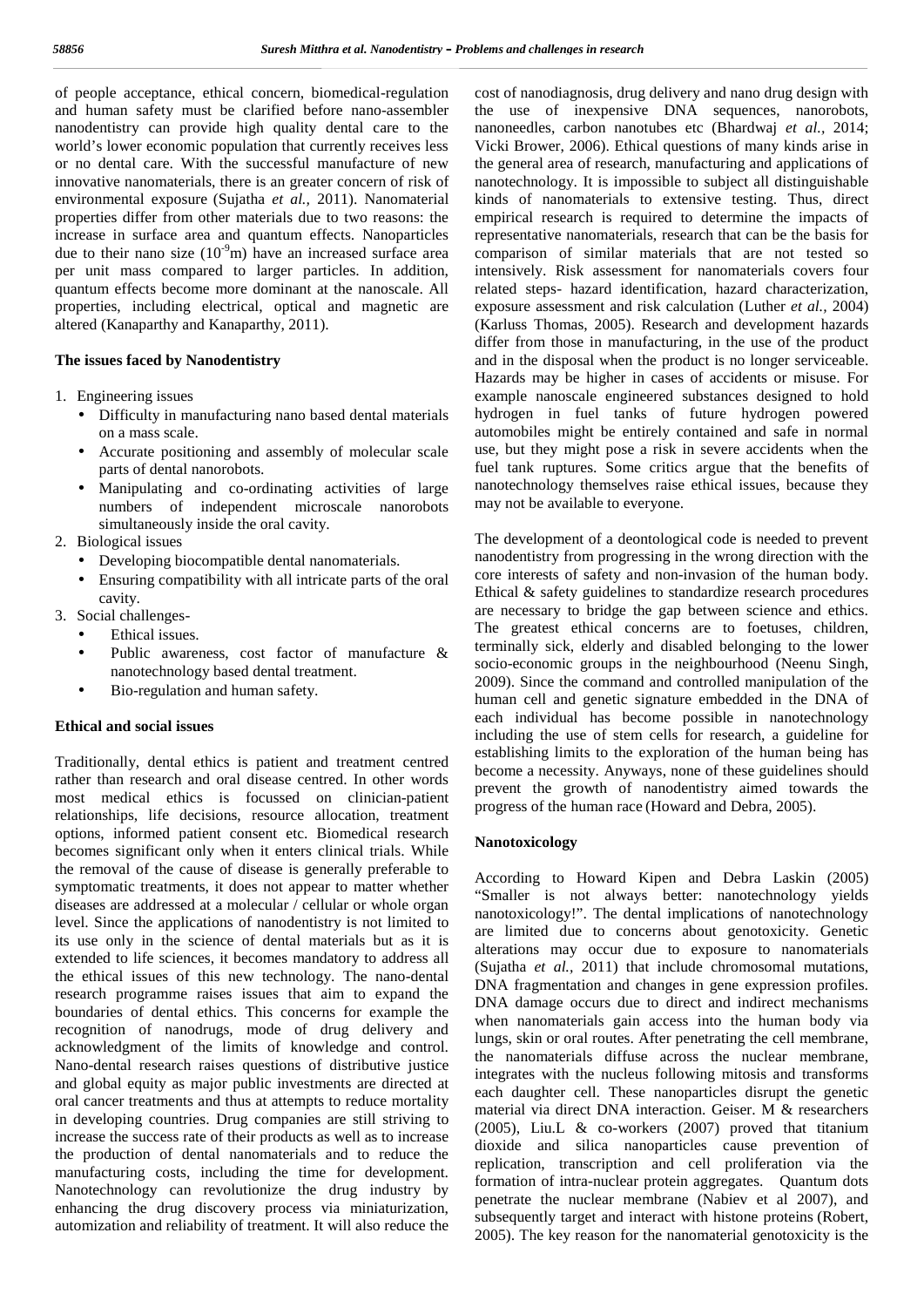enormous intracellular generation of reactive oxygen species (ROS) and reduced level of anti-oxidants. Toyokuni & his researchers (1998) concluded that carcinogenesis is promoted by ROS that can alter intracellular homeostasis by reacting unfavourably with DNA, proteins and lipids (Solaiman and Al Hadlaq, 2006). Protective inflammatory mediators secreted in response to tissue injury such as cytokines, interleukins (IL), tumour necrosis factor (TNF), migration inhibition factors, reactive nitrogen species and ROS cause DNA fragmentations and mutations. Nanomaterials with their miniature size and greater surface area promote inflammation. In vivo studies conducted by Oberdorster G, Li. (1998) has shown that intratracheal instillation of ultrafine carbon black and  $TiO<sub>2</sub>$ nanoparticles into rats lungs produced chronic inflammatory response. But, the particle size and composition influences the degree of this response. Park *et al.* (2008) concluded that inflammatory reactions were not observed after nickel and iron oxide nanoparticle exposure in vitro, whereas exposure to cobalt, silica,  $TiO<sub>2</sub>$  and zinc oxide nanoparticles induced inflammatory response in decreasing order respectively. Thus, nanomaterials clearly produce oxidative DNA damage by excessive formation of ROS; promote corrosion causing liberation of metal ions, and chronic inflammatory responses. Hence oxidative stress triggers specific signalling pathways including mitogen activated protein kinase (MAPK) and NF kB (Bonavallot *et al.,* 2001), which together with the reduction of antioxidant defences, lead to the release of proinflammatory cytokines, triggering inflammation, by ROS release from inflammatory cells (e.g. neutrophils) (Xia *et al.,* 2008; Malathi Suresh *et al.,* 2014).

Zeni (2008), Worle (2006), Brown DM (2007) & other researchers have proved that exposure to single walled carbon nanotubes (SWCNT) and multi walled carbon nanotubes (MWCNT) produces chromosomal damage and point mutations due to the asbestos fibres in CNT. SWCNT & MWCNT localised in the nucleus, leads to the formation of granulomas in vivo following intraperitoneal administration, promoting the development of mesothelioma in long-term administration. These studies therefore confirm that CNTs have carcinogenic potential, but the underlying mechanism has not been investigated and remains a mystery (Abou Neel *et al.,* 2015).

#### **Role of dentist in practicing nanodentistry**

When nanodentistry basically deals with the therapeutic use of nanorobots under computer control, the role of the dentist in this scenario becomes questionable. However significant success has been achieved in the development of restorative dental materials incorporating nanoparticles that widely ranges from synthesis of nanoparticles and its incorporation into dental materials, designing an in vivo functional dental nanorobot to the use of various newly developed nanomaterials such as nanoneedles, nanosolutions, nanotite (nano coated implants). Cases of simple neglect will become fewer and patients of rare diseases and esthetic concern will become more important. Treatment option will be more exacting and dentists will be able to arrive at a diagnosis with patient preference and his genetic makeup in mind. All this will demand even more than today, the best technical abilities, professional judgement and strong doctor-patient interpersonal skills that is the hallmark of a contemporary dentist (Neetha *et al.,* 2013; Mitsiadis *et al.,* 2012).

### **Conclusion**

The potential implications of scientific and nanotechnological innovations is the realm of the future applications. Developments are at the horizons of dental sciences are not completed comprehended and needs further exploration. Nanomaterials and nanodevices have the capacity to uplift the current situation of nanodentistry. Nano-robots fabricated to nanometre precision will allow the dentist to execute curative and reconstructive procedures in the oral cavity at the cellular and molecular levels. Nanodentists of the near future will make good use of the natural healing, immune powers and homeostatic mechanisms and dental treatment will be customized to match the genetics of each patient. It is hoped that one day we will be able to use nano-hydroxyapatite to rebuild bone that has receded over time after tooth extraction, making implants the last option. A longer term hope is that self-replicating dentifrobots could repair and rebuild decayed teeth and oral tissues completely. As with all emerging technologies, a successful future for nanodentistry will be achieved through open sharing of ideas and research finding, through testing and frank discussion. In short, "Future is coming, it will be amazing!". Funding, accessibility to nanomaterials, time, equipments available for research and treatment needs will determine which prospects become reality. The promise of nanodentistry is certainly high, but it should be able to break the barriers of ethical, social implications, genotoxicity concerns to become a true reality! (Mitsiadis *et al.,* 2012; Tanwer and Nanodentistry, 2015).

### **REFERENCES**

- Abiodun-Solanke, I., Ajayi, D. and Arigbede, A. 2014. Nanotechnology and its application in dentistry. *Ann Med Health Sci Res.,* 4(Suppl 3):S171-7.
- Abou Neel, E.A. and Bozec, L. 2015. Perez RA, Kim HW, Knowles JC. Nanotechnology in dentistry: prevention, diagnosis, and therapy. *Int j Nanomedicine,* 10:6371-94.
- Bhardwaj, A. Bhardwaj, A., Misuriya, A., Maroli, S., Manjula, S. and Singh, A.K. 2014. Nanotechnology in dentistry: Present and future. *JInt Oral Health.,* 6(1):121-6.
- DuoxiYao, Zheng Chen, Kui Zhao, Qing Yang and Wenying Zhang, 2013. Limitation and Challenge Faced to the Researches on Environmental Risk of Nanotechnology. *Procedia Environmental Sciences,* 18: 149-156.
- Howard, K. and Debra, L. 2005. Smaller is not always better: nanotechnology yields nanotoxicology. *Am J Physiol Lung Cell Mol Physiol.,* 289:696-697.
- Kanaparthy, R. and Kanaparthy, A. 2011. The changing face of dentistry: nanotechnology. *Int J Nanomedicine,* 6:2799- 804.
- Karluss Thomas, 2005. Research strategies for safety evaluation of nanomaterials. Part 1-evaluating the human health implications of exposure to nanoscale materials. *Toxicological sciences,* 87:316-21.
- Malathi Suresh, Sujatha, V. and Mahalaxmi, S. 2014. Nanotechnology- an asset to dentistry. *Int J Comm Dent.,* 5: 27-31.
- Malathi Suresh, Sujatha, V. and Mahalaxmi, S. 2014. The role of nanoparticles and nanodevices in nanomedicine. *Research Journal of Pharmaceutical Biological and Chemical Sciences,* 5: 1869-1879.
- Mantri, S.S. and Mantri, S.P. 2013. The nano era in dentistry. *J Nat SciBiol Med.,* 4(1):39-44.